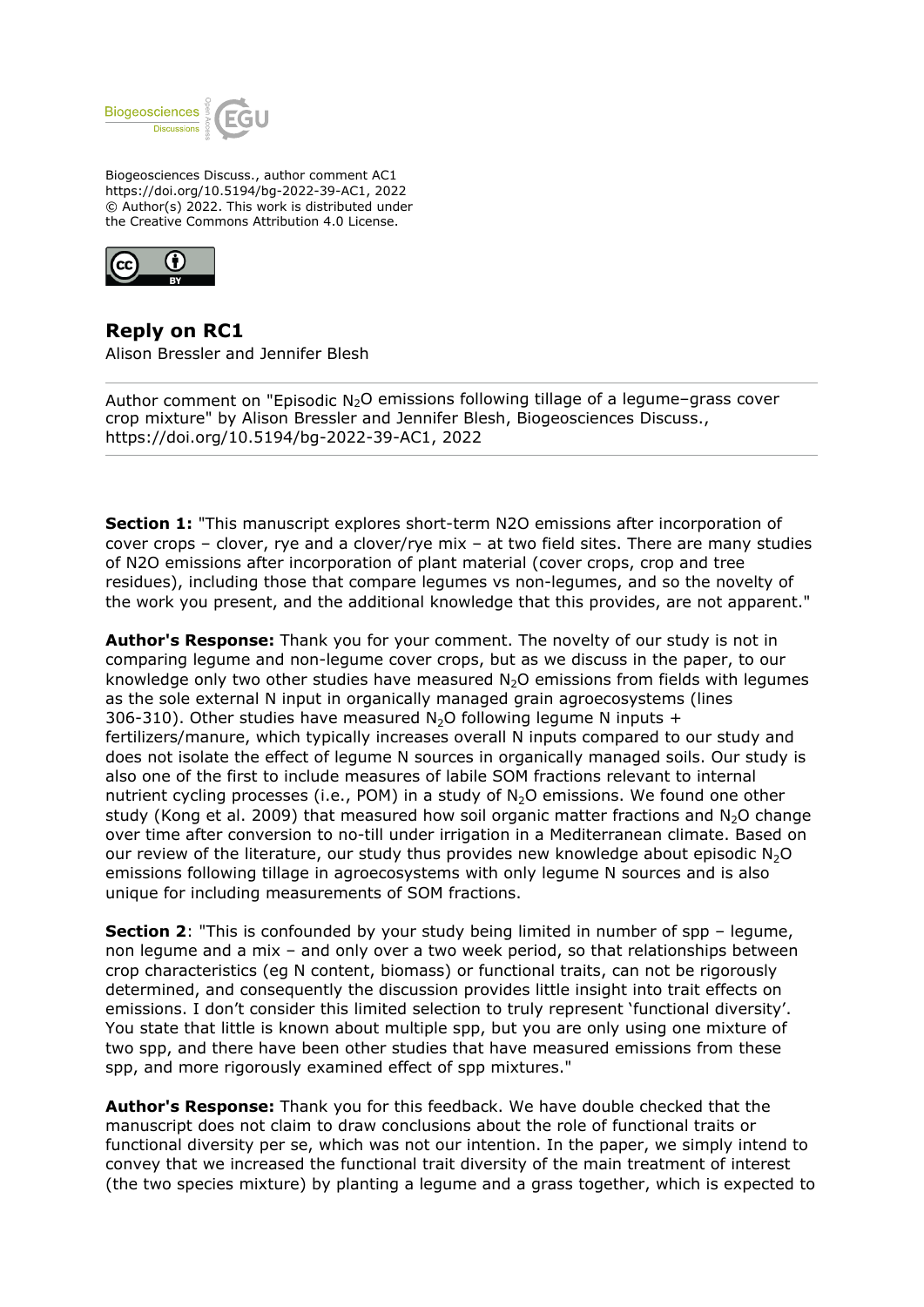impact N<sub>2</sub>O through effects on plant litter quality and soil N availability. We plan to better justify this in the introduction with the following language: "In agroecosystems, even small increases in crop functional diversity (e.g., 2-3 species cover crop mixtures with complementary traits) can substantially impact ecosystem function (e.g., SOC, N cycling processes, microbial biomass, weed suppression) (Drinkwater et al., 1998; McDaniel et al., 2014; Tiemann et al., 2015; Blesh, 2017)." And in the discussion with: "There is growing evidence that small increases in cover crop functional diversity can simultaneously enhance multiple agroecosystem functions, including nutrient retention (Storkey et al., 2015; Blesh 2017; Kaye et al. 2019). For instance, Storkey et al. (2015) found that low to intermediate levels of species richness (1-4 species) provided an optimal balance of multiple ecosystem services when species exhibited contrasting functional traits related to growth habit and phenology." We also propose to change headings of sections 3.3. and 4.1 to specify that we are discussing a legume-grass mixture and not functional diversity more broadly. Please see the justification for intensively measuring  $N_2O$  during the weeks following tillage on **lines 50-58.** We have further supplemented this argument with: "Gomes et al. (2009) found greater  $N<sub>2</sub>O$  emissions during the first 45 days after terminating cover crops with a roller cutter and herbicide compared to the rest of the year."

Gomes, J., Bayer, C., Costa, F. D., Piccolo, M. D., Zanatta, J. A., Vieira, F. C. B., and Six, J.: Soil nitrous oxide emissions in long-term cover crops-based rotations under subtropical climate. Soil Tillage Res. 106, 35-44, https://doi.org/10.1016/j.still.2009.10.001, 2009.

**Section 3:** "The magnitude of emissions will depend on the chemical composition of the plant material, and this is well established in the literature. The magnitude of emissions from the mixture will depend on the ratio of the component material, and so I find it disappointing that you only applied one ratio of the mix."

**Author's Response:** This is an important point, which we plan to expand on in the discussion at the end of section 4.1. We note that findings would likely differ for mixtures of different ratios of legume to grass. We conducted our experiment at two sites with contrasting soil fertility levels and did not have the capacity to increase the number of treatments to also test different ratios of legume to grass. However, the strength of our study is that the mixture had similar ratios at both sites, allowing for better comparison of results across sites, and we also achieved a relatively even mixture with strong legume presence, which allowed us to understand the role of fixed N inputs specifically. A growing literature on mixtures argues that mixture evenness is related to agroecosystem multifunctionality, and evenness is thus an important goal of management with mixtures. We have added this point to the discussion. We also note that testing a range of mixture ratios is an important and interesting future research need (lines 341-344).

**Section 4:** "In the introduction text why do you just focus on emissions from the US? This is a global issue, and by focusing just on the US you are limiting the reach and reader interest of your work."

**Author's Response:** Thank you for this suggestion. We plan to add the global context to the beginning of the introduction with: "Globally,  $N_2O$  emissions from agricultural soils increased by 11% from 1990 to 2005 and are projected to increase by another 35% between 2005 and 2030 (USEPA, 2012)."

**Section 5:** "Line 53 – 20 years – do you mean 20 days?"

**Author's Response:** Gelfand et al.'s paper reporting on a long-term study at KBS measured  $N<sub>2</sub>O$  emissions over 20 years. The point we are making here is that by measuring N<sub>2</sub>O over 20 years, the authors found that differences in emissions between years were driven by the episodic emissions immediately following tillage every year,